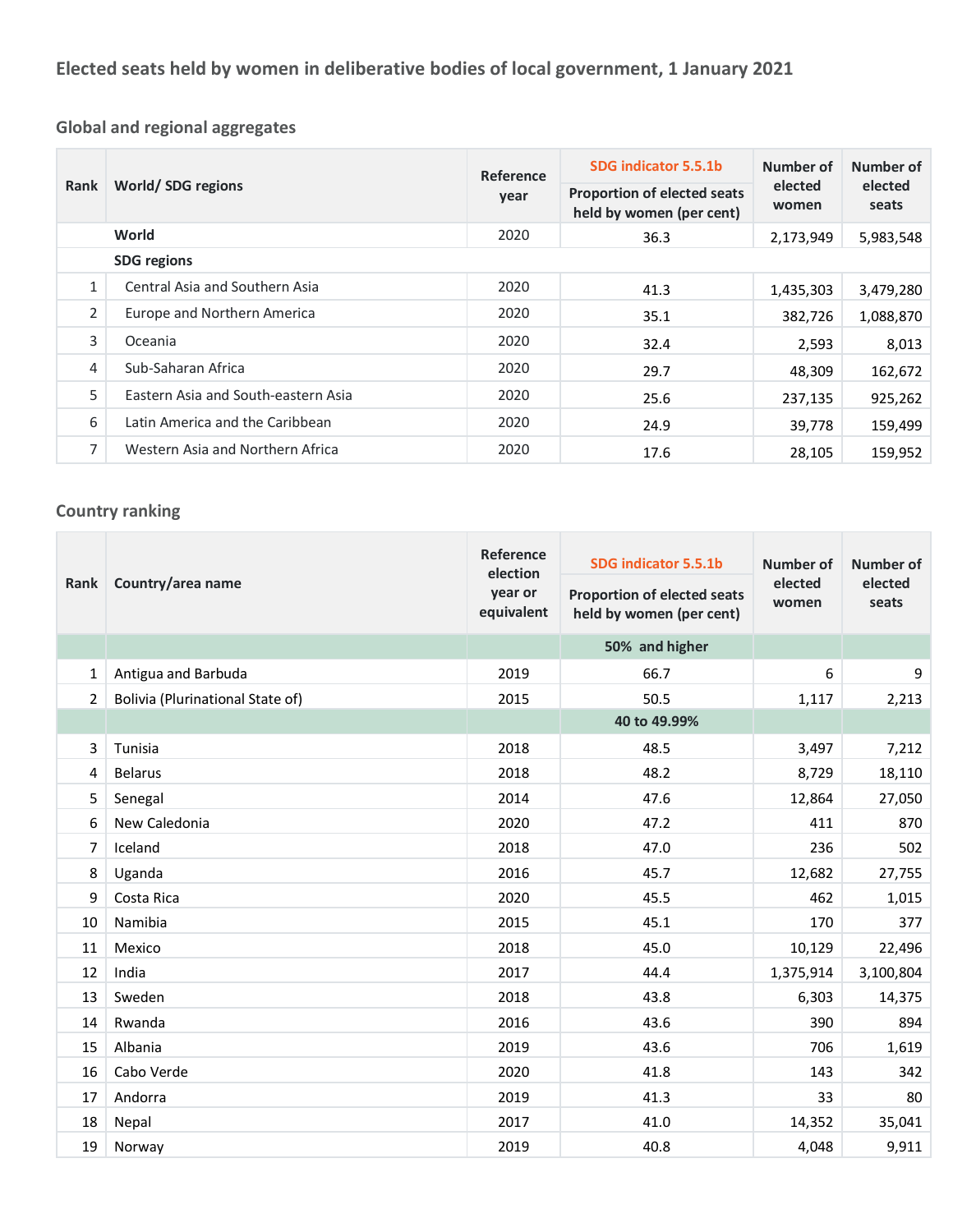| Rank | Country/area name                                    | Reference<br>election<br>year or<br>equivalent | SDG indicator 5.5.1b<br><b>Proportion of elected seats</b><br>held by women (per cent) | <b>Number of</b><br>elected<br>women | Number of<br>elected<br>seats |
|------|------------------------------------------------------|------------------------------------------------|----------------------------------------------------------------------------------------|--------------------------------------|-------------------------------|
| 20   | South Africa                                         | 2016                                           | 40.7                                                                                   | 3,790                                | 9,306                         |
| 21   | France                                               | 2020                                           | 40.0                                                                                   | 199,754                              | 499,150                       |
| 22   | Northern Mariana Islands                             | 2018                                           | 40.0                                                                                   | 6                                    | 15                            |
|      |                                                      |                                                | 30 to 39.99%                                                                           |                                      |                               |
| 23   | New Zealand                                          | 2019                                           | 39.4                                                                                   | 415                                  | 1,053                         |
| 24   | Liechtenstein                                        | 2019                                           | 39.1                                                                                   | 45                                   | 115                           |
| 25   | Finland                                              | 2017                                           | 39.0                                                                                   | 3,514                                | 8,999                         |
| 26   | Belgium                                              | 2018                                           | 39.0                                                                                   | 5,344                                | 13,691                        |
| 27   | Lesotho                                              | 2017                                           | 39.0                                                                                   | 650                                  | 1,666                         |
| 28   | Guyana                                               | 2018                                           | 38.7                                                                                   | 458                                  | 1,183                         |
| 29   | Spain                                                | 2020                                           | 38.5                                                                                   | 25,726                               | 66,831                        |
| 30   | Serbia                                               | 2020                                           | 37.2                                                                                   | 2,299                                | 6,174                         |
| 31   | Cuba                                                 | 2018                                           | 36.8                                                                                   | 5,076                                | 13,779                        |
| 32   | Republic of Moldova                                  | 2019                                           | 35.6                                                                                   | 4,123                                | 11,580                        |
| 33   | Azerbaijan                                           | 2014                                           | 35.0                                                                                   | 5,236                                | 14,960                        |
| 34   | United Kingdom of Great Britain and Northern Ireland | 2019                                           | 34.3                                                                                   | 6,941                                | 20,264                        |
| 35   | Latvia                                               | 2017                                           | 34.0                                                                                   | 549                                  | 1,614                         |
| 36   | Australia                                            | 2018                                           | 33.9                                                                                   | 1,679                                | 4,950                         |
| 37   | Slovenia                                             | 2018                                           | 33.6                                                                                   | 1,139                                | 3,385                         |
| 38   | Kenya                                                | 2017                                           | 33.5                                                                                   | 746                                  | 2,224                         |
| 39   | Denmark                                              | 2017                                           | 33.3                                                                                   | 879                                  | 2,637                         |
| 40   | Burundi                                              | 2020                                           | 33.3                                                                                   | 1,164                                | 3,495                         |
| 41   | Suriname                                             | 2020                                           | 33.1                                                                                   | 39                                   | 118                           |
| 42   | El Salvador                                          | 2018                                           | 32.4                                                                                   | 971                                  | 2,996                         |
| 43   | Lao People's Democratic Republic                     | 2016                                           | 32.2                                                                                   | 116                                  | 360                           |
| 44   | Italy                                                | 2020                                           | 32.1                                                                                   | 29,943                               | 93,307                        |
| 45   | Switzerland                                          | 2018                                           | 32.0                                                                                   | 1,635                                | 5,103                         |
| 46   | Jordan                                               | 2017                                           | 31.8                                                                                   | 1,058                                | 3,322                         |
| 47   | Netherlands                                          | 2019                                           | 31.8                                                                                   | 2,921                                | 9,189                         |
| 48   | Uruguay                                              | 2020                                           | 31.7                                                                                   | 375                                  | 1,184                         |
| 49   | Mauritania                                           | 2018                                           | 31.4                                                                                   | 1,285                                | 4,096                         |
| 50   | <b>Belize</b>                                        | 2019                                           | 31.0                                                                                   | 430                                  | 1,389                         |
| 51   | United Republic of Tanzania                          | 2020                                           | 30.7                                                                                   | 1,634                                | 5,326                         |
| 52   | Hungary                                              | 2019                                           | 30.5                                                                                   | 6,206                                | 20,338                        |
| 53   | Poland                                               | 2019                                           | 30.0                                                                                   | 14,000                               | 46,663                        |
|      |                                                      |                                                | 20 to 29.99%                                                                           |                                      |                               |
| 54   | Lithuania                                            | 2019                                           | 29.4                                                                                   | 441                                  | 1,502                         |
| 55   | Dominican Republic                                   | 2020                                           | 29.2                                                                                   | 554                                  | 1,899                         |
| 56   | Philippines                                          | 2019                                           | 29.1                                                                                   | 114,072                              | 392,324                       |
| 57   | Germany                                              | 2020                                           | 29.0                                                                                   | 6,662                                | 23,005                        |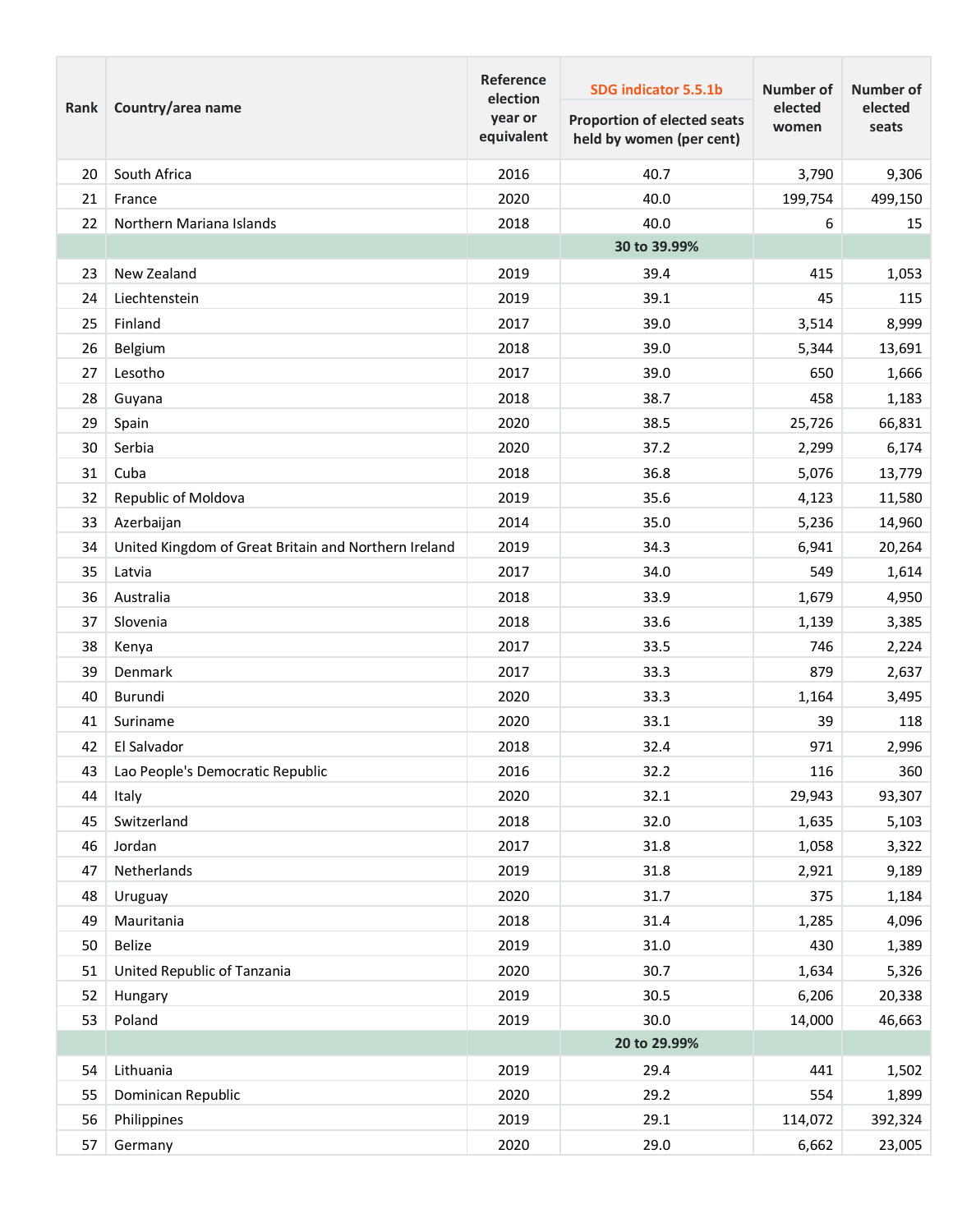| Rank | Country/area name                          | Reference<br>election<br>year or<br>equivalent | SDG indicator 5.5.1b<br>Proportion of elected seats<br>held by women (per cent) | <b>Number of</b><br>elected<br>women | <b>Number of</b><br>elected<br>seats |
|------|--------------------------------------------|------------------------------------------------|---------------------------------------------------------------------------------|--------------------------------------|--------------------------------------|
| 58   | Djibouti                                   | 2017                                           | 28.9                                                                            | 56                                   | 194                                  |
| 59   | Estonia                                    | 2017                                           | 28.6                                                                            | 495                                  | 1,729                                |
| 60   | Republic of Korea                          | 2018                                           | 28.3                                                                            | 1,060                                | 3,750                                |
| 61   | Comoros                                    | 2015                                           | 28.0                                                                            | 279                                  | 995                                  |
| 62   | Czechia                                    | 2020                                           | 28.0                                                                            | 17,333                               | 61,892                               |
| 63   | Honduras                                   | 2018                                           | 27.9                                                                            | 674                                  | 2,416                                |
| 64   | Montenegro                                 | 2017                                           | 27.8                                                                            | 218                                  | 785                                  |
| 65   | Mongolia                                   | 2020                                           | 27.2                                                                            | 2,223                                | 8,168                                |
| 66   | Ecuador                                    | 2019                                           | 27.2                                                                            | 1,534                                | 5,645                                |
| 67   | <b>Bulgaria</b>                            | 2019                                           | 27.2                                                                            | 1,394                                | 5,134                                |
| 68   | <b>Equatorial Guinea</b>                   | 2017                                           | 26.9                                                                            | 163                                  | 607                                  |
| 69   | Viet Nam                                   | 2016                                           | 26.8                                                                            | 86,109                               | 321,392                              |
| 70   | Canada                                     | 2015                                           | 26.6                                                                            | 6,140                                | 23,083                               |
| 71   | Croatia                                    | 2017                                           | 26.4                                                                            | 2,637                                | 9,992                                |
| 72   | Malta                                      | 2019                                           | 26.3                                                                            | 122                                  | 464                                  |
| 73   | Peru                                       | 2018                                           | 26.2                                                                            | 3,276                                | 12,516                               |
| 74   | Slovakia                                   | 2018                                           | 25.9                                                                            | 5,480                                | 21,148                               |
| 75   | Mali                                       | 2016                                           | 25.3                                                                            | 2,874                                | 11,380                               |
| 76   | Luxembourg                                 | 2017                                           | 25.1                                                                            | 283                                  | 1,127                                |
| 77   | Austria                                    | 2020                                           | 24.6                                                                            | 9,757                                | 39,740                               |
| 78   | Cameroon                                   | 2020                                           | 24.5                                                                            | 2,829                                | 11,526                               |
| 79   | Mauritius                                  | 2020                                           | 24.4                                                                            | 315                                  | 1,290                                |
| 80   | Ireland                                    | 2019                                           | 23.9                                                                            | 227                                  | 949                                  |
| 81   | Bangladesh                                 | 2020                                           | 23.3                                                                            | 15,748                               | 67,483                               |
| 82   | Chile                                      | 2017                                           | 23.3                                                                            | 667                                  | 2,863                                |
| 83   | China, Macao Special Administrative Region | 2017                                           | 23.1                                                                            | 6                                    | 26                                   |
| 84   | Kazakhstan                                 | 2020                                           | 22.3                                                                            | 692                                  | 3,097                                |
| 85   | Turkmenistan                               | 2018                                           | 21.9                                                                            | 1,294                                | 5,900                                |
| 86   | State of Palestine                         | 2019                                           | 21.2                                                                            | 761                                  | 3,592                                |
| 87   | Morocco                                    | 2015                                           | 20.9                                                                            | 6,825                                | 32,704                               |
| 88   | Paraguay                                   | 2018                                           | 20.8                                                                            | 601                                  | 2,886                                |
|      |                                            |                                                | 10 to 19.99%                                                                    |                                      |                                      |
| 89   | Bosnia and Herzegovina                     | 2020                                           | 19.6                                                                            | 623                                  | 3,179                                |
| 90   | Jamaica                                    | 2016                                           | 18.3                                                                            | 42                                   | 229                                  |
| 91   | Sierra Leone                               | 2018                                           | 18.2                                                                            | 93                                   | 511                                  |
| 92   | Thailand                                   | 2020                                           | 17.9                                                                            | 22,980                               | 128,309                              |
| 93   | Colombia                                   | 2019                                           | 17.9                                                                            | 2,230                                | 12,461                               |
| 94   | Algeria                                    | 2017                                           | 17.6                                                                            | 4,728                                | 26,880                               |
| 95   | Israel                                     | 2018                                           | 17.1                                                                            | 647                                  | 3,776                                |
| 96   | Cambodia                                   | 2019                                           | 16.9                                                                            | 2,655                                | 15,686                               |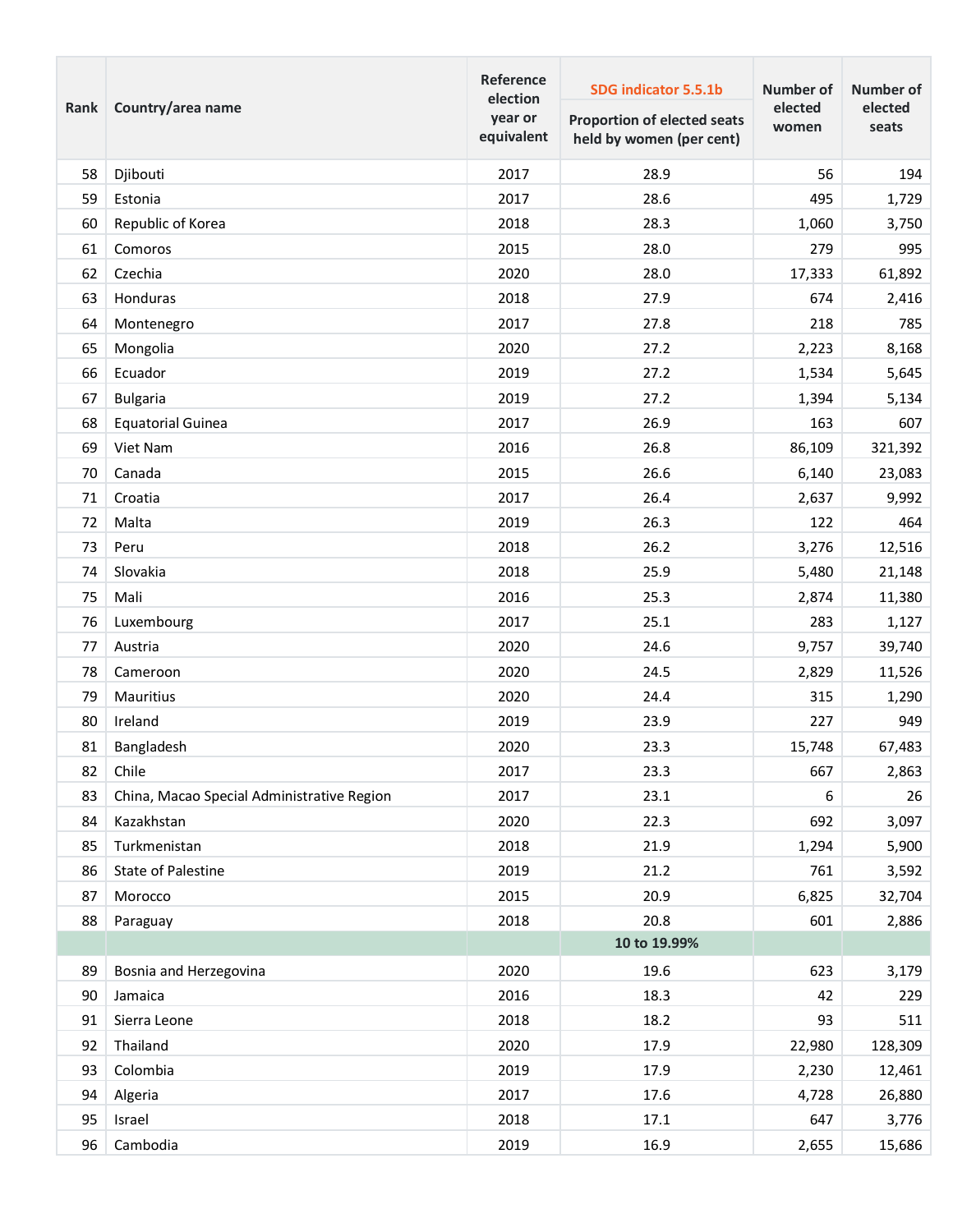| Rank | Country/area name                | Reference<br>election<br>year or<br>equivalent | SDG indicator 5.5.1b<br><b>Proportion of elected seats</b><br>held by women (per cent) | <b>Number of</b><br>elected<br>women | Number of<br>elected<br>seats |
|------|----------------------------------|------------------------------------------------|----------------------------------------------------------------------------------------|--------------------------------------|-------------------------------|
| 97   | Pakistan                         | 2015                                           | 16.8                                                                                   | 22,429                               | 133,129                       |
| 98   | Afghanistan                      | 2019                                           | 16.5                                                                                   | 59                                   | 357                           |
| 99   | Cyprus                           | 2016                                           | 16.0                                                                                   | 541                                  | 3,389                         |
| 100  | Marshall Islands                 | 2019                                           | 15.9                                                                                   | 50                                   | 314                           |
| 101  | Guinea                           | 2018                                           | 15.9                                                                                   | 1,082                                | 6,819                         |
| 102  | Indonesia                        | 2020                                           | 15.7                                                                                   | 3,168                                | 20,133                        |
| 103  | Brazil                           | 2020                                           | 15.7                                                                                   | 10,647                               | 67,773                        |
| 104  | Guam                             | 2016                                           | 15.4                                                                                   | 4                                    | 26                            |
| 105  | Côte d'Ivoire                    | 2018                                           | 15.0                                                                                   | 1,147                                | 7,672                         |
| 106  | Botswana                         | 2019                                           | 14.9                                                                                   | 73                                   | 490                           |
| 107  | Malawi                           | 2019                                           | 14.6                                                                                   | 67                                   | 460                           |
| 108  | Japan                            | 2019                                           | 14.3                                                                                   | 4,640                                | 32,430                        |
| 109  | Eswatini                         | 2018                                           | 14.2                                                                                   | 56                                   | 394                           |
| 110  | Romania                          | 2020                                           | 14.1                                                                                   | 5,841                                | 41,504                        |
| 111  | Georgia                          | 2017                                           | 13.5                                                                                   | 277                                  | 2,058                         |
| 112  | Bahrain                          | 2018                                           | 13.3                                                                                   | 4                                    | 30                            |
| 113  | <b>Burkina Faso</b>              | 2016                                           | 12.7                                                                                   | 2,359                                | 18,602                        |
| 114  | Tuvalu                           | 2020                                           | 12.5                                                                                   | 6                                    | 48                            |
| 115  | Zimbabwe                         | 2018                                           | 12.0                                                                                   | 244                                  | 2,036                         |
| 116  | Guatemala                        | 2019                                           | 11.4                                                                                   | 428                                  | 3,741                         |
| 117  | Sri Lanka                        | 2018                                           | 10.9                                                                                   | 552                                  | 5,067                         |
| 118  | <b>Bhutan</b>                    | 2016                                           | 10.6                                                                                   | 202                                  | 1,902                         |
| 119  | Turkey                           | 2019                                           | 10.1                                                                                   | 2,373                                | 23,406                        |
| 120  | Vanuatu                          | 2020                                           | 10.1                                                                                   | 13                                   | 129                           |
|      |                                  |                                                | 0 to 9.99%                                                                             |                                      |                               |
| 121  | Nigeria                          | 2015                                           | 9.8                                                                                    | 740                                  | 7,568                         |
| 122  | Armenia                          | 2020                                           | 9.1                                                                                    | 371                                  | 4,092                         |
| 123  | Panama                           | 2019                                           | 9.0                                                                                    | 62                                   | 688                           |
| 124  | Zambia                           | 2016                                           | 7.1                                                                                    | 116                                  | 1,624                         |
| 125  | Syrian Arab Republic             | 2018                                           | $7.1\,$                                                                                | 1,145                                | 16,141                        |
| 126  | Maldives                         | 2017                                           | $6.0\,$                                                                                | 37                                   | 617                           |
| 127  | Lebanon                          | 2016                                           | $4.0\,$                                                                                | 597                                  | 15,032                        |
| 128  | Timor-Leste                      | 2016                                           | 3.9                                                                                    | 106                                  | 2,684                         |
| 129  | Ghana                            | 2019                                           | 3.8                                                                                    | 234                                  | 6,158                         |
| 130  | Benin                            | 2020                                           | 3.5                                                                                    | 64                                   | 1,815                         |
| 131  | Oman                             | 2016                                           | 3.5                                                                                    | 7                                    | 202                           |
| 132  | Iran (Islamic Republic of)       | 2017                                           | 3.2                                                                                    | 4,024                                | 125,883                       |
| 133  | Micronesia (Federated States of) | 2019                                           | 1.5                                                                                    | 9                                    | 608                           |
| 134  | Saudi Arabia                     | 2015                                           | $1.2\,$                                                                                | 38                                   | 3,156                         |